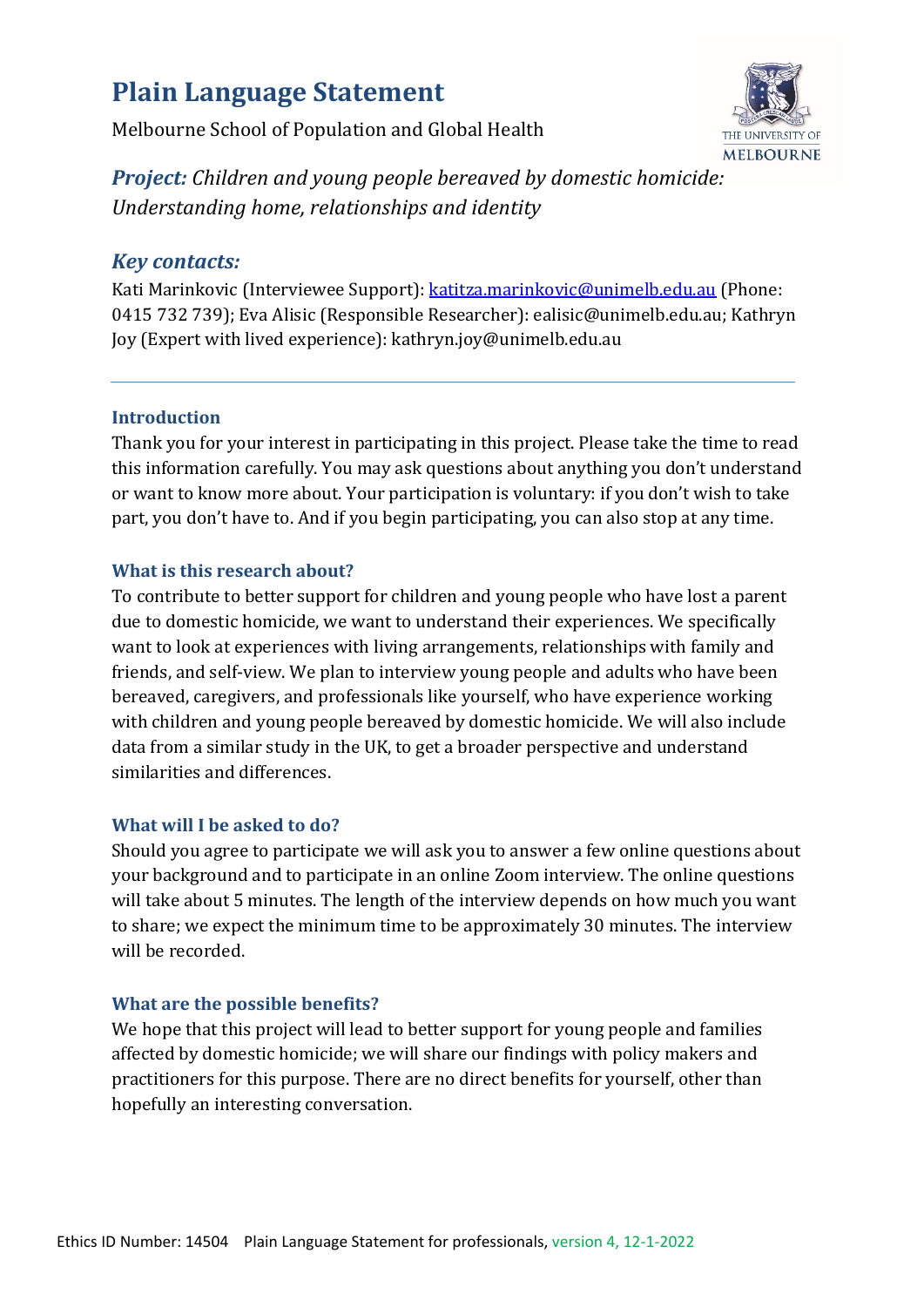#### **What are the possible risks?**

The topic of our project is a serious one and can affect professionals emotionally, for example if you also have lived experience of domestic violence. If the interview raises emotions, our experienced interviewers will support you, and you can stop or skip questions at any time. We can also give you tips about mental health support options.

#### **Do I have to take part?**

Not at all. Participation is completely voluntary. You can withdraw at any time before or during the interview. Please note that if you withdraw after the interview, your data may already have been included in the analysis and we cannot 'undo' that.

#### **Will I hear about the results of this project?**

Yes! We are keen to let you know the results. We will share a summary with you via email and you can be involved in sharing and discussing the results if you like.

#### **What will happen to information about me?**

We have several procedures to keep your information safe and confidential, subject to any legal requirements. For example, we won't share your name in our reports (unless you ask us to be named). Because of the frequent media exposure and the unique circumstances of families affected by domestic homicide, there is a possibility that someone recognises a situation you have been involved in. If this is a concern to you, we recommend that you do not participate.

For writing out (transcribing) the Zoom interviews, we may make use of the services of Otter.ai, a company that uses automated software rather than human transcribers. Information captured in your interview recording will be subject to Otter.ai's [Terms of](https://blog.otter.ai/terms-of-service/)  [Service](https://blog.otter.ai/terms-of-service/) and [Privacy Policy.](https://otter.ai/privacy) Otter.ai stores and processes information overseas.

We will keep information from the project on the servers of the University, in line with legal requirements, indefinitely. Your information may be used for future projects on domestic violence by members of our team (e.g. further international comparisons of families' experiences after domestic homicide).

#### **Who is funding this project?**

This project is funded by the Australian Research Council (ARC).

#### **Where can I get further information?**

If you would like more information about the project, please contact Kati Marinkovic (Interviewee Support) [katitza.marinkovic@unimelb.edu.au](mailto:katitza.marinkovic@unimelb.edu.au) (phone: 0415 732 739); Eva Alisic (Responsible Researcher): ealisic@unimelb.edu.au; and/or Kathryn Joy (Expert with lived experience): kathryn.joy@unimelb.edu.au. Our team also includes Cathy Humphries, Mira Vasileva, John Frederick, Anna Barrett, Vincent Lamberti, Lisa Albert, John Devaney, Oliver Eastwood, Ashwini Sakthiakumaran, Claire Houghton, Hannah Morrice, Zain Kurdi and Rowena Conroy.